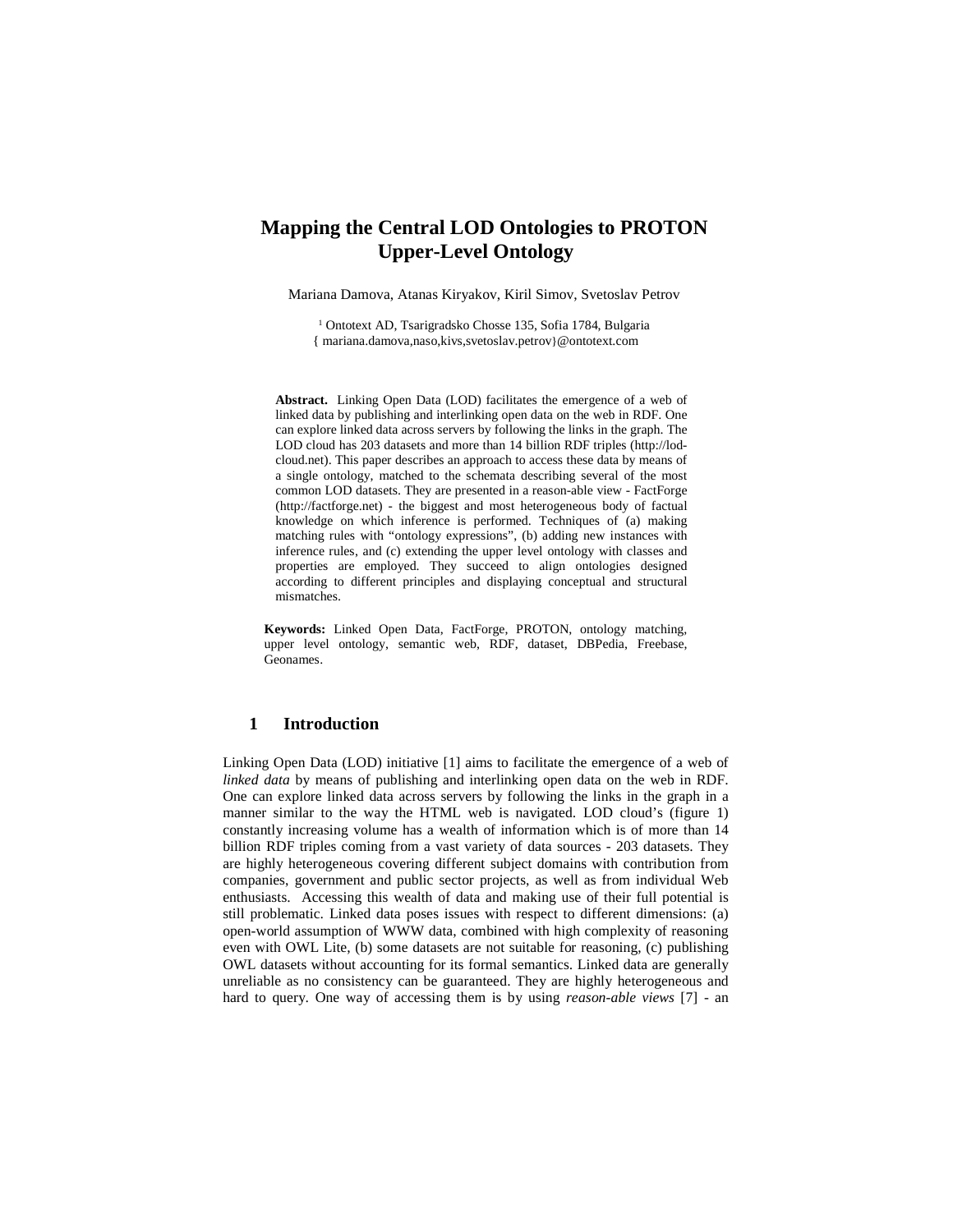approach for reasoning and management of linked data. A *reason-able view (RAV)* is an assembly of independent datasets, which can be used as a single body of knowledge with respect to reasoning and query evaluation. FactForge is such a reason-able view of the web of data.



**Fig. 1**. Linking Open Data cloud (LOD), [9].

 It gathers 8 datasets from the LOD cloud - general knowledge (DBPedia, Freebase, UMBEL, CIA World Factbook, MusicBrainz), linguistic knowledge (Wordnet, Lingvoj), geographical knowledge (Geonames). FactForge is the biggest and most heterogeneous body of factual knowledge on which inference has been performed. It comprises an overall of 1.4 billion loaded statements, 2.2 billion stored statements and 10 billion retrievable statements. FactForge is developed as an evaluation case in the European research project LarKC [8] and is used as a testbed for different large scale reasoning experiments like WebPIE [11]. It is available as a free public service at http://factforge.com**,** offering the following access facilities: (a) incremental URI auto-suggest; (b) one-node-at-a-time exploration through Forest and tabulator linked data browsers; (c) RDF Search: retrieve ranked list of URIs by keywords; (d) SPARQL end-point. One can compose SPARQL queries with predicates from multiple datasets, as shown in figure 2.



Fig. 2. SPAROL query construction for FactForge datasets.

For example, the query

```
SELECT * WHERE 
\left\{ \begin{array}{ccc} 1 & 1 & 1 \\ 1 & 1 & 1 \end{array} \right\} ?Person dbp-ont:birthPlace ?BirthPlace ; 
                                rdf:type opencyc:Entertainer ; 
                     ?BirthPlace geo-ont:parentFeature dbpedia:Germany . 
 }
```
connects 4 datasets – DBPedia, OpenCyc, Geonames, and RDF. This powerful method to access the data from the LOD cloud has the drawback that one has to be familiar with all schemata and predicates of all datasets in FactForge in order to formulate the queries. It is even more difficult to automate the access to FactForge data and use the SPARQL end point in algorithms because of its heterogeneity. That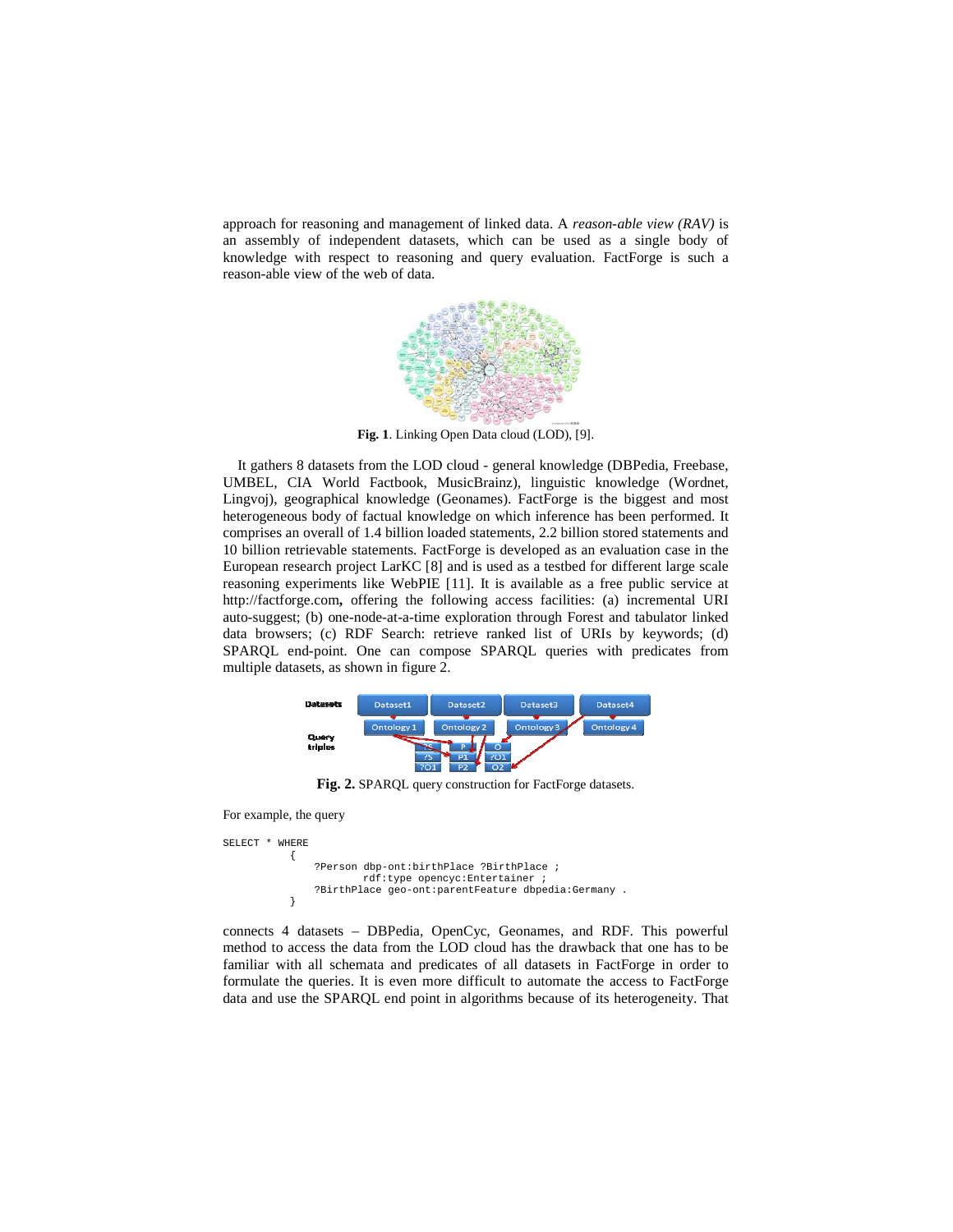is why we envisaged a simplified way to access the data by providing an intermediary layer - a single ontology, as shown in figure 3. To do this, we chose to align the separate schemata of FactForge with the upper-level ontology – PROTON (the Base upper-level ontology (BULO)) [14].



**Fig. 3.** SPARQL query construction for FactForge datasets in the proposed approach.

The unified access point to FactForge using a single ontology as an interface to connect to all datasets in FactForge is designed to provide an easier and simpler access to the wealth of data, higher degree of interoperability and better integration of the datasets in FactForge. It allows obtaining information from many datasets via one single ontology schema. This unified access point has important applications such as semantic search and annotation using the entities from FactForge, semantic browse and navigation, querying FactForge in natural language, and many others. It should be clear however that the upper-level ontology does not cover the full diversity of the data in the datasets. Still, for specific fine-grained queries the original data schemata and ontologies should be used.

Thus, the main objective of our project was to build a foundational ontology to explore FactForge with a balanced class hierarchy and consistent three to four levels of depth. This implied extending PROTON to obtain optimal coverage of the rich data in FactForge. In addition, the structural and conceptual differences between PROTON and the schemata organizing the datasets of FactForge like DBPedia inspired the introduction of a method for extending FactForge datasets with new instances. So, the matching model of PROTON with FactForge schemata consists in a series of iterations of enrichments at conceptual and at data levels.

# **2 Approaches to Matching Ontologies**

Ontology matching is a key interoperability enabler for the Semantic Web, as well as a useful tactic in some classical data integration tasks. It refers to the activity of finding or discovering relationships or correspondences between entities of different ontologies or ontology modules. Matching ontologies enables the knowledge and data expressed in the matched ontologies to interoperate. Distinct methods are employed to perform ontology matching. There are syntactic and semantic matching systems [3]. In the syntactic matching the relations are computed between labels at nodes, and they are evaluated as [0, 1]. In the semantic matching the relations are computed between concepts at nodes, and they are evaluated as set theoretic relations. The semantic matching discovers semantic relationships across distinct and autonomous generic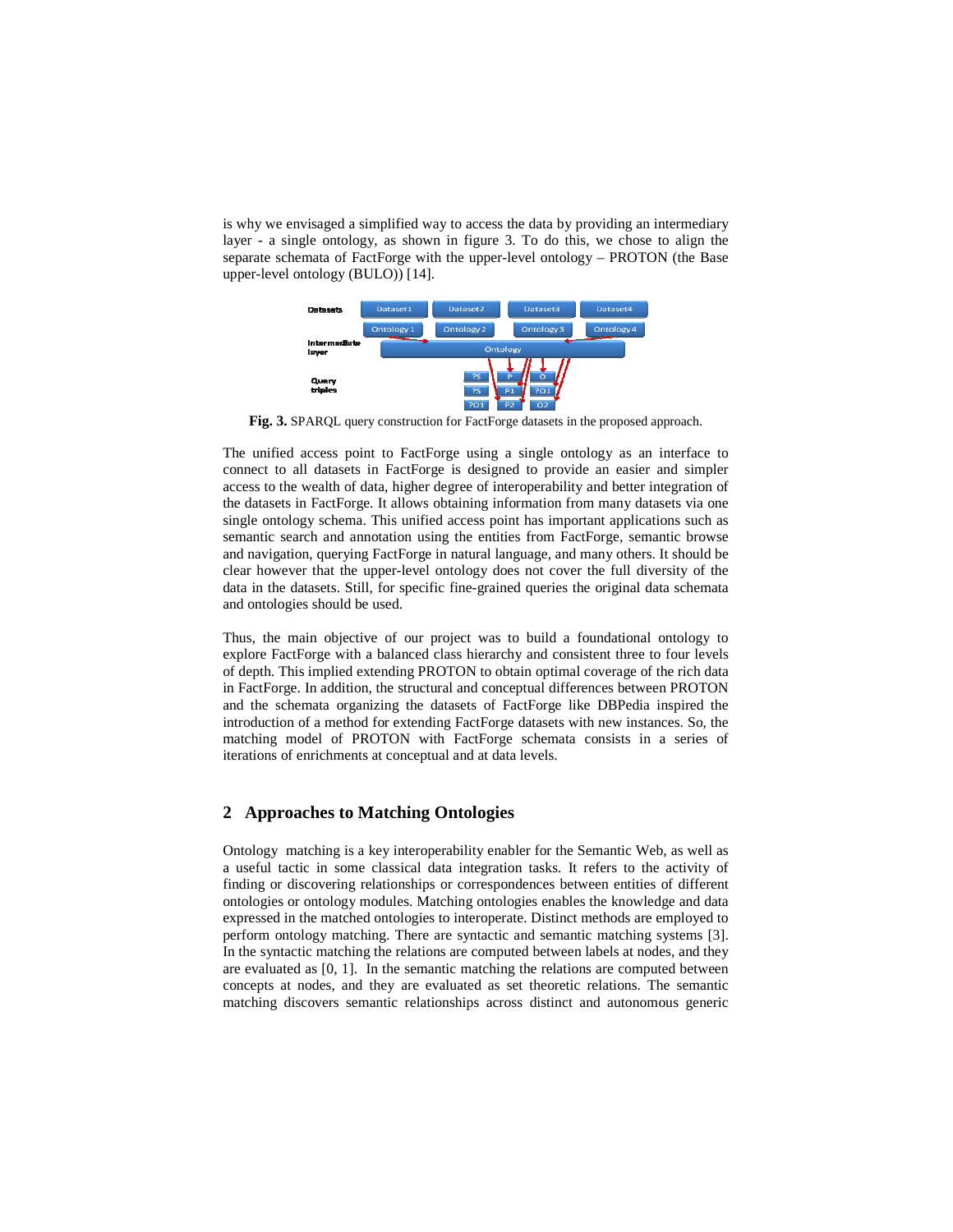structures and recognizes relationships between matched entities, such as equivalence, subsumption, disjointness and intersection. When integrating two models, substantial difficulties may arise in transforming information from one model to the other in a heterogeneous context. Harmonising semantics is one approach for model integration by formal mapping between two domains. In this approach reference ontology is built to provide the link between the two models [3]. Except for the types of relationships that are matched between the ontologies, distinctions are made in the way the two initial ontologies are accessed. Thus, there are bidirectional and unidirectional matching methods. The bidirectional method ensures access to the two ontologies from the two ontologies, whereas the unidirectional method ensures access from one to the other ontology only [3]. Another difference in the matching methods is in the way the matching is done. There is manual and automated matching. Automated mapping is suitable for simple ontologies and simple matching tasks, where the exact accuracy of the matching is not of highest importance. In automatic matching structures that are being matched are labeled with natural language typically using WordNet. This is the vocabulary mapping. It consists in comparing Classes, Properties and Instances of two ontologies in a relation one to one. Automated matching competitions are carried out for several years now with tracks on different evaluation parameters [2], [4]. The benchmark track is run on one particular ontology dedicated to the very narrow domain of bibliography and a number of alternative ontologies of the same domain for which alignments are provided. The best result on this track of the 2009 matching competition is F-measure of 80% [4]. Extensive surveys of automated ontology matching methods can be found in [12], [13]. The main drawback of automated ontology matching systems is that they cannot cope with ontological heterogeneity. The fact is ignored that the classes and the properties may be described in different unrelated ontologies, thus the algorithms cannot discover hidden relationships that hold between unrelated entities. Mapping by hand is considered difficult, time consuming and too long, but it derives the most accurate results. Manual mapping is suitable when maximum quality of mapping is seeked for a small quantity of concepts.

Our adopted approach is unidirectional semantic manual alignment of PROTON and the ontologies of the selected datasets of FactForge.

### **3 The Data**

This section describes the data on which the matching in our approach is being performed, e.g. PROTON (the Base upper-level ontology (BULO) [14]) and DBPedia, Freebase and Geonames of FactForge. They are ontologies built according to different design principles. PROTON is built according to the OntoClean method [5], [6] where, for example, type and role are distinguished. It consists in evaluating the ontology concepts according to Meta properties and checking them according to predefined constraints helping to discover taxonomic errors. Using the OntoClean methodology one can discover confusions between concepts and individuals,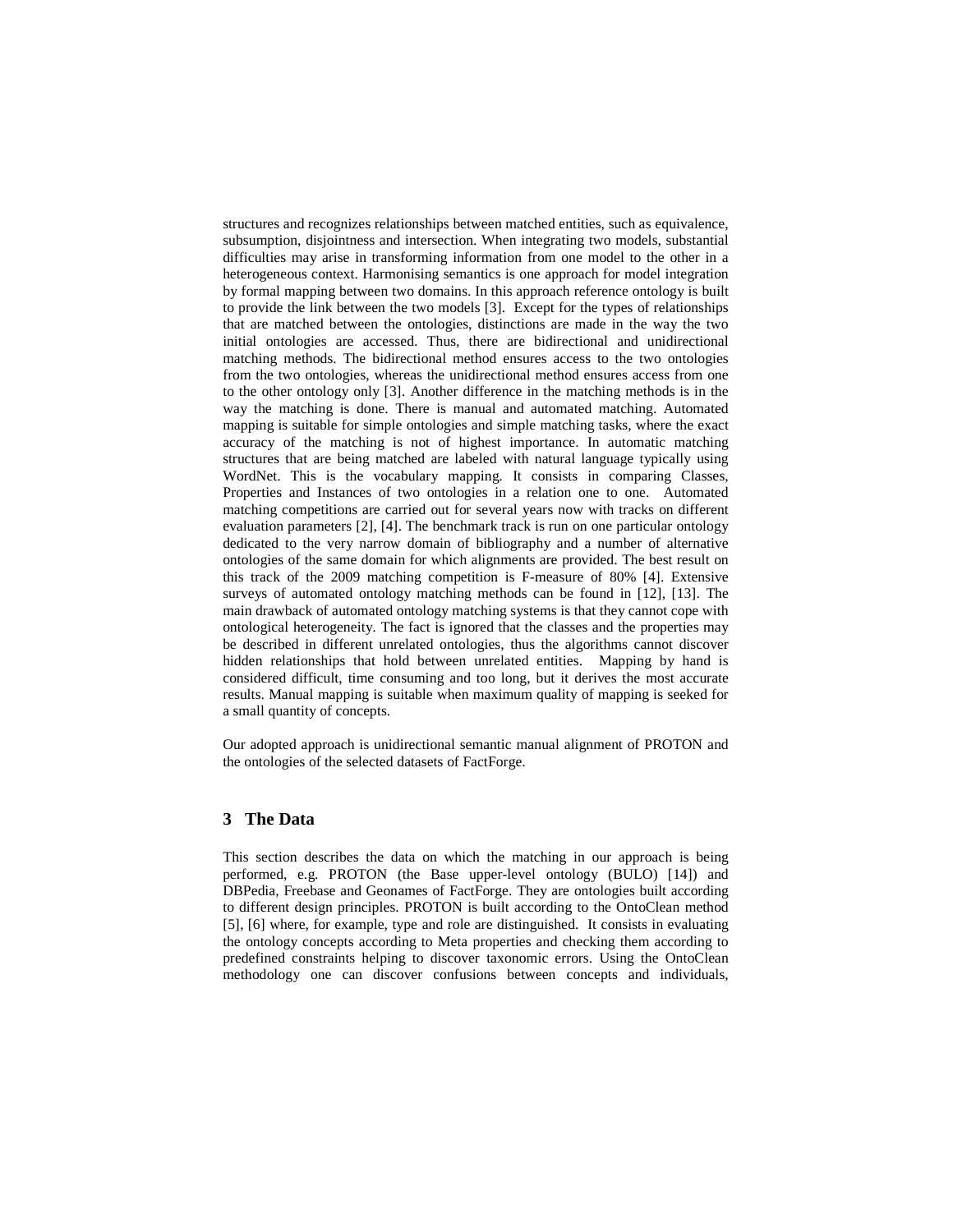confusions in levels of abstraction, e.g. object-level and meta-level, constraints violations, different degrees of generality.

The ontologies of FactForge datasets are made according to different methodologies. The ontologies of DBPedia and Geonames are data-driven. They provide structure and semantics to a large amount of entities in a shallow structure, but are however very different: DBPedia ontology includes many ad hoc predicates which appear in only one or several statements reflecting the variety of knowledge included in it. Geonames ontology has a concise conceptualization organized in very few well structured concepts and instances.

The upper level ontology –  $PROTON - is$  one side of the alignment process. An upper ontology is a model of the common objects that are applicable across a wide range of domains. It contains generic concepts that can serve as a domain independent foundation of other more specific ontologies. PROTON is built with a basic subsumption hierarchy comprising about 250 classes and 100 properties which provide coverage of most of the upper-level concepts necessary for semantic annotation, indexing, and retrieval.

DBPedia (http://dbpedia.org) is an RDFized version of Wikipedia. It is a collection of the structured information of Wikipedia, contained in its Infoboxes, represented in RDF and published on the Web. DBPedia ontology counts 24 first level concepts of very different degree of generality ranging from the philosophical concept of "event" through "person" and "place" to very specific concepts like "beverage", "drug", "protein". Not all of DBPedia is comprised in the existing ontology. Many of the properties from the infoboxes are described separately as stand alone properties which pertain to ontological dimensions, but are not modelled in the ontology. Nevertheless some of these concepts are used in our alignment.

Freebase (http://freebase.com) is a large collaborative knowledge base, an online collection of structured data harvested from many sources, including individual wiki contribution. Freebase contains data from Wikipedia, Chemoz, NNDB, MusicBrainz and individually contributed data from its users. It has 5 million topics and no defined ontology. The entities described in this knowledge base are in structured predicate names, which reflect a hidden class hierarchy. Freebase has an overall of 19632 predicates with a structure of the predicate name in which the left most word denotes the subject domain of the property; the middle word denotes a class which is the domain of the property denoted by the last right most word, e.g.

government.legislative\_session.date\_ended celebrities.romantic\_relationship.end\_date

Geonames (http://geonames.org) is a geographic database that covers 6 million of the most significant geographical features on Earth. It contains over 8 million geographical names and consists of 7 million unique features whereof 2.6 million populated places and 2.8 million alternate names. All features are categorized into one out of nine feature classes and further subcategorized into one out of 645 feature codes. Geonames is integrating geographical data such as names of places in various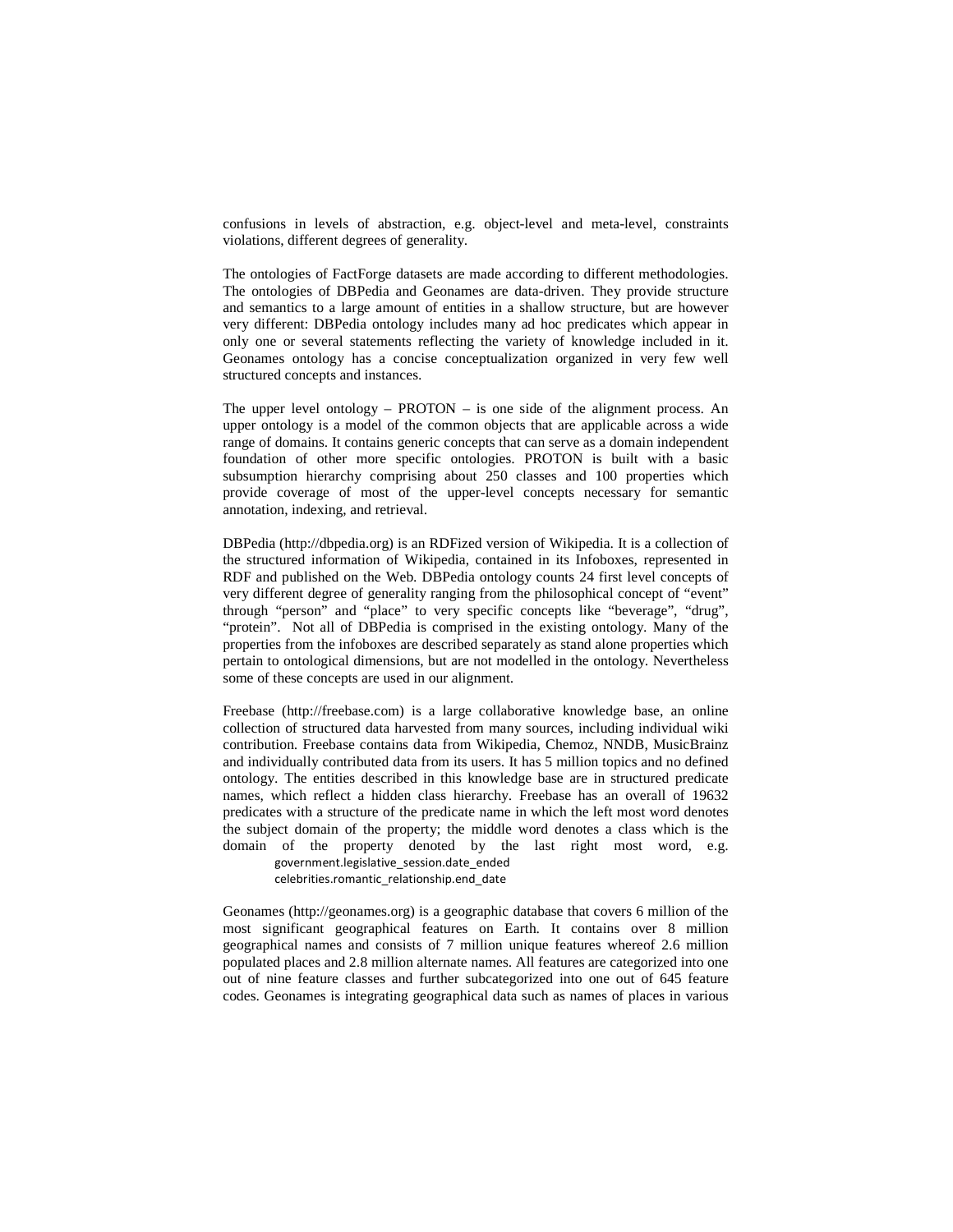languages, elevation, population and others from various sources. All lat/long coordinates are in WGS84 (World Geodetic System 1984).

# **4 The Methodology**

The project of building an intermediary layer between the heterogeneous data of FactForge and the end user requires matching of ontologies built according to different methods, e.g. data-driven ontologies and an upper-level ontology. This implies a translation from the one method to the other method. Further, the heterogeneity of the data in FactForge prompts the building of a unidirectional matching scheme, e.g. making FactForge accessible through PROTON predicates and entities, but not vice versa - PROTON through FactForge predicates and entities. The alignment was performed manually as the most suitable approach to find the correspondences of the small amount of upper-level concepts.

Our approach summarizes a method of matching ontologies with different methodological background – data-driven ontologies and an upper level ontology. The upper level ontology (PROTON) was chosen to be the basis for the mapping decisions, e.g. the representations of the other ontologies were translated into its model by (a) making matching rules with "ontology expressions", (b) adding new instances with inference rules, and (c) extending the upper level ontology with classes and properties.

Thus, the adopted matching method includes:

- mapping of the concepts from PROTON to the concepts described in the datasets of FactForge, more precisely DBPedia, Freebase, Geonames
- assigning subsumption relations between entities and properties from FactForge to PROTON
- extending PROTON with classes and properties to obtain mapping at a conceptual level with FactForge
- using OWL class and property construction capabilities to represent classes and properties from FactForge and map them to PROTON classes
- extending FactForge with instances to account for the conceptual representations of the matching

The matching of the concepts and properties between DBPedia and PROTON and between Geonames and PROTON took place based on comparing the definitions of the concepts and their use. Respecting the commitment for unidirectional matching we have designed the rules with subsumption relations from FactForge to PROTON, as shown in the example below: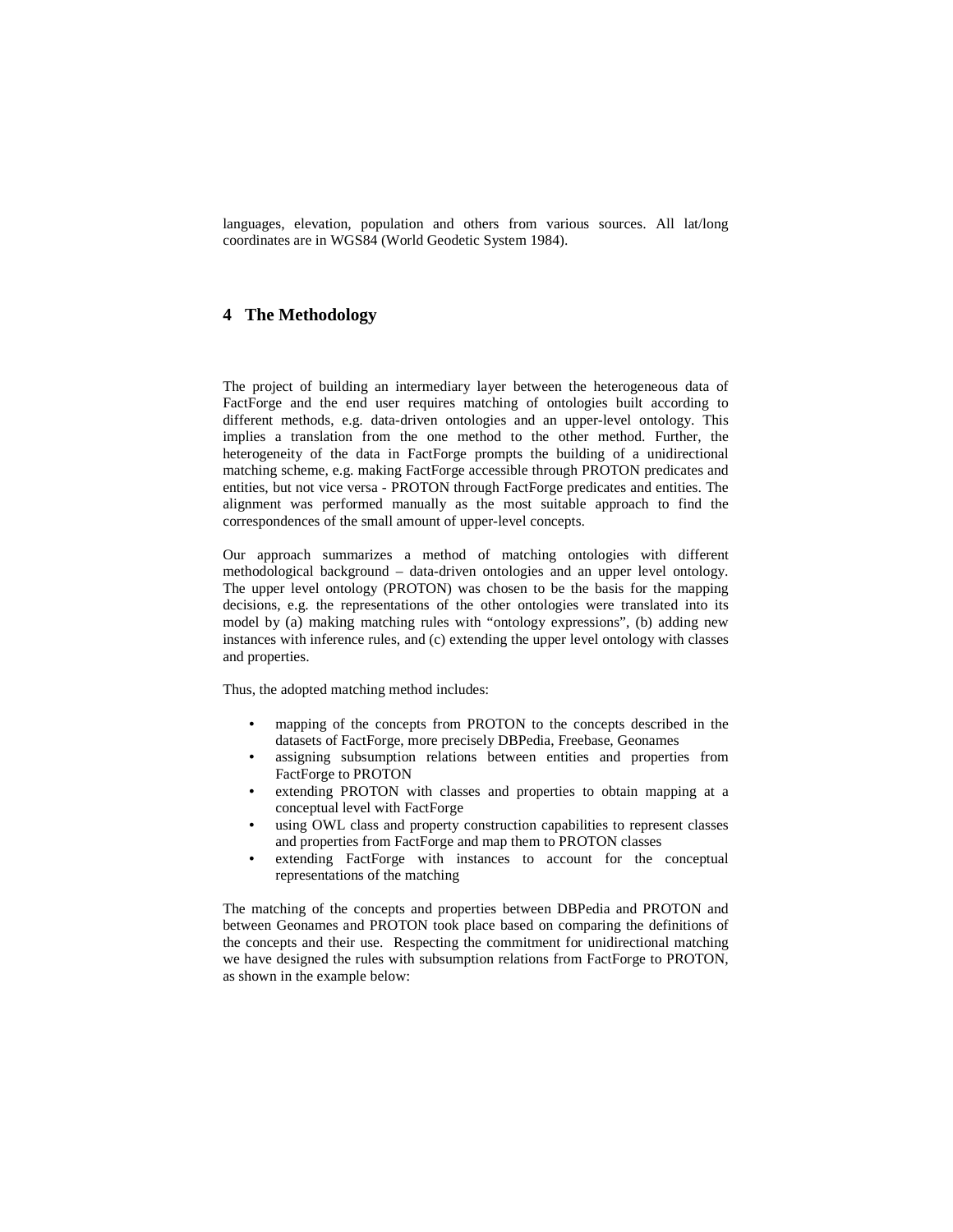```
(a) dbp:Place 
              rdfs:subClassOf ptop:Location .
```
 (b) geo-ont:parentFeature rdfs:subPropertyOf ptop:subRegionOf .

But first, the upper level ontology PROTON was extended with new classes and properties. This was done after analyzing the content of the available data in DBPedia and Geonames with a result - a list of classes and properties which are represented within the data, and analyzing the structure of the current version of PROTON with respect to the new classes and properties. We obtained a classification of the new classes and properties using inheritance from already existing classes to the new ones. We have also used properties assigned to the new classes in order to structure them in a better way. Thus, we built a new version of PROTON with more classes and properties. Adding a new class or a new property in PROTON followed specific. A new class was added when the instances in FactForge formed a distinguishable group for which there was no concept description in PROTON. For example, DBPedia has instances for Fictional Characters, like Harry Potter, which are classified as Persons, the class FictionalCharacter was introduced in PROTON as a subclass of Person. A generic criterion for adding a new class to PROTON is the compliance with the principle of completeness of the ontology. This happens when for a given concept there are subconcepts represented in the ontology, but siblings of these concepts are missing. For example, if car and bicycle are subclasses of vehicle, but motorcycle is not, then we add motorcycle into the ontology.

To match Freebase predicates to PROTON the class construction capabilities of OWL have been used, to bind Freebase properties into classes and then match them to PROTON concepts as shown in the example (c) below:

```
(c)pfb:Location 
                 rdf:type owl:Restriction ; 
                 owl:onProperty 
         <http://rdf.freebase.com/ns/type.object.type> ; 
                 owl:hasValue 
        <http://rdf.freebase.com/ns/location.location> ; 
                 rdfs:subClassOf ptop:Location .
```
Here a class pfb:Location is created which is restricted to a Freebase type Location.

Another aligning method used is expression mapping. It consists in construction of classes on the basis of one of the ontologies, and mapping them to classes, or expressions of the other ontology, satisfying a relation of type many to many. For example, PROTON has a class Person and a class Profession. The subclasses of Person are Man and Woman and the subclasses of Profession are different professions, e.g. Architect, Teacher, etc. In DBPedia, Person is represented with the profession he exercises. Architect is a subclass of the class Person. Here we see a structural and conceptual difference between the PROTON model and the DBPedia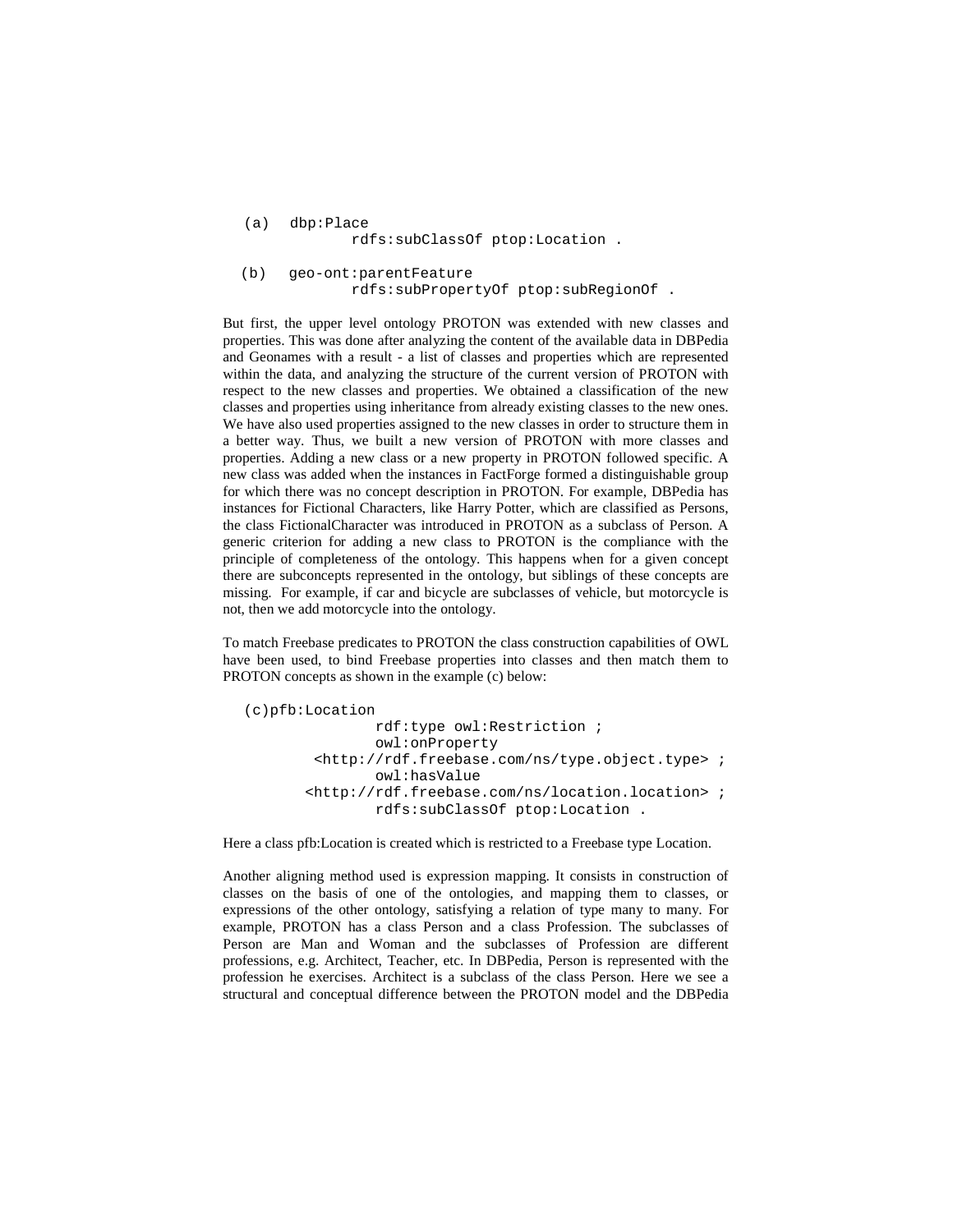model with this respect. To perform the alignment we have adapted the DBPedia model to PROTON's model in the mapping rule, as shown in figure 3.



Technically, the mapping rule looks like this:

```
(d) dbp:Architect 
             rdfs:subClassOf 
                         [ rdf:type owl:Restriction ; 
                                     owl:onProperty 
                                              pupp:hasProfession ; 
                                     owl:hasValue p-ext:Architect 
                         ] .
```
The professions are modeled as instances of the class Profession in PROTON, and the single entity of DBPedia is matched to an expression in PROTON which restricts the property hasProfession to the value of the profession of interest.

The method of expression matching is not universally applicable as described above. In some cases the expressions require a reference to instances which are not included in the datasets of FactForge. This triggered the next adopted aligning method extending the dataset of FactForge with the necessary instances, ensuring their availability to cover the entire model of the chosen basic ontology - PROTON.

FactForge is loaded into BigOWLIM, the most scalable OWL engine (http://www.ontotext.com/owlim/) supporting light‐weight and high‐performance reasoning with inference based on OWL Horst. BigOwlim allows the definition of custom semantics via special rules and axiomatic triples which are exploited in the process of full materialisation performed during loading. This last mechanism was used to extend FactForge with new instances by adding inference rules to the built-in ruleset. The inference rules provide the insights on what triples have to be added into the repository. They are resolved at the time of loading of the datasets into the semantic repository. For example, the inference rule (e) below:

(e) p <rdf:type> <dbp-ont:PrimeMinister> ---------------------------------------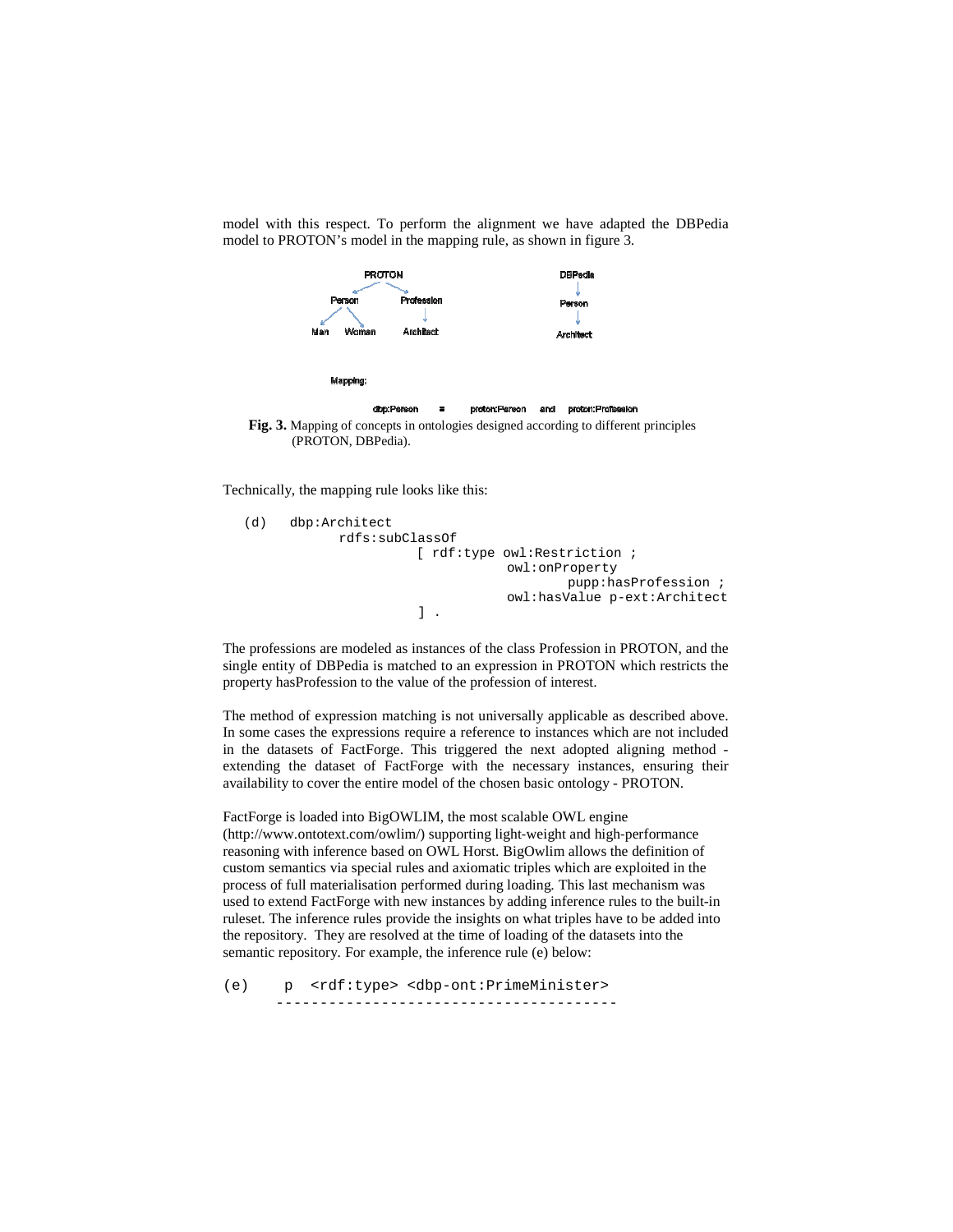```
 p <ptop:hasPosition> j 
 j <pupp:hasTitle> <p-ext:PrimeMinister>
```
translates the DBPedia representation of someone holding a position of a Prime minister into PROTON representation. In DBPedia this is done with a type relation, whereas in PROTON this is a complex relation between a person holding a position with the title of Prime minister.

The translation of a single type relation in DBPedia can require more complexe representations, such as the ones given in example (f). Here the Freebase predicate government.us\_president is represented as a person who holds a position in the US with the title president.

```
(f)a <fb:type.object.type> <fb:government.us_president> 
   ----------------------------------------------------- 
  a <rdf:type> <ptop:Person> 
  a <ptop:hasPosition> y 
  y <ptop:withinOrganization> <dbpedia:United_States> 
  y <pupp:hasTitle> <p-ext:President>
```
Except for making the process of querying heterogeneous datasets easier, using one upper level ontology as an entry point to such data has another advantage. It allows to obtain information from many datasets via one single query. For example, one PROTON predicate covers three data driven predicates, e.g. PROTON locatedIn takes Freebase time.event.locations, and DBPedia place and location, as shown in the example (g) below.

```
(q)dbp:place 
     rdfs:subPropertyOf ptop:locatedIn . 
dbp-prop:location 
     rdfs:subPropertyOf ptop:locatedIn . 
<http://rdf.freebase.com/ns/time.event.locations> 
     rdfs:subPropertyOf ptop:locatedIn .
```
This makes the exploration of FactForge richer and simpler, as a query with the single PROTON predicate will retrieve information with the three other predicates from the two different datasets.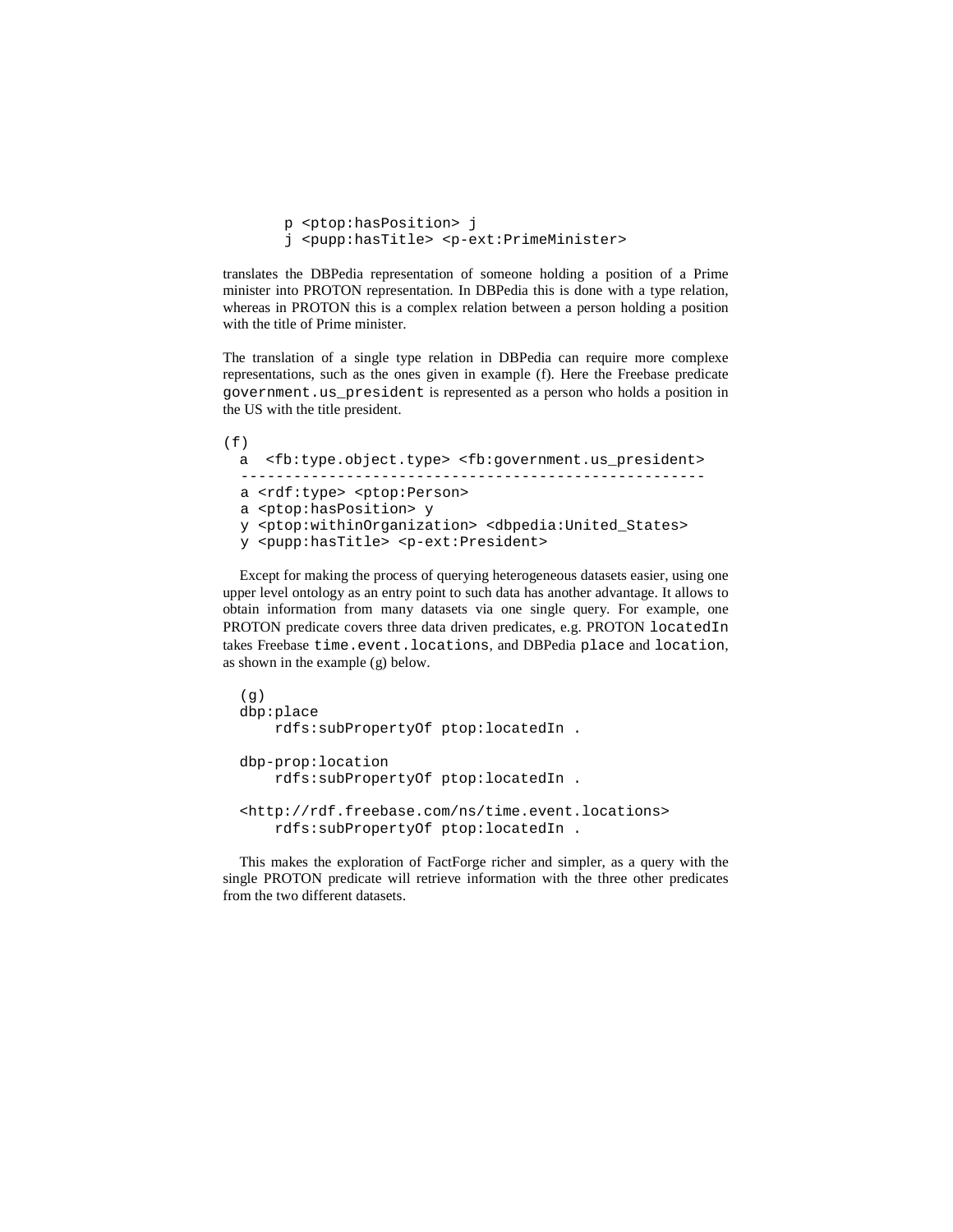## **5 Results and Statistics**

The outcomes of this work can be summarized as follows: (1) a new layer of unified semantic knowledge over FactForge was created by matching PROTON to FactForge schemata (2) we produced an original approach to providing similar layers to other datasets; (3) and developed a new version of PROTON ontology, which will be used in other projects. The extension of PROTON was governed by two main principles: (1) to provide coverage for the available data; and (2) to reflect the best approaches in the design of ontologies such as OntoClean methodology [5]. Table 1 shows statistics about the datasets of FactForge before and after the matching rules have been added to the semantic repository with full materialization performed. The alignment brought close to 800 million more statements and 50 million new entities available for exploration, while the matching rules cover 554 mapped classes and 103 mapped properties. The biggest number of mapped classes comes from the mapping of PROTON to Geonames' feature codes (368). As far as PROTON enrichment is concerned, 166 new classes and 73 new properties have been introduced. They cover the classes which were identified during the analysis of the instance data in FactForge and their ontologies as described in section 4.

|                              | FactForge Initial    | FactForge with | Difference  |  |
|------------------------------|----------------------|----------------|-------------|--|
|                              | State                | Alignments     |             |  |
| Number of Statements         | 1.782.541.506        | 2,630,453,334  | 847,911,828 |  |
| Number of ExplicitStatements | 1,143,317,531        | 1.942.349.578  | 799,032,047 |  |
| Number of Entities           | 354,635,159          | 404.798.593    | 50.163.434  |  |
| — 11 <i>a</i> a <b>b</b>     | $\sim$ $\sim$ $\sim$ |                |             |  |

Table 1. Statistics of FactForge

The adopted method was tested on 27 evaluation SPARQL queries selected to cover different domains, e.g. public administration, military conflicts, art and entertainment, business, medicine and to use multiple datasets from FactForge. Table 2 presents an example of an evaluation query. It is about cities around the world which have "Modigliani art works". This query is considered the ultimate test for the Semantic Web [10]. To our knowledge FactForge is the only engine capable of passing this test. The right column of the table gives the query written with PROTON predicates only. It is simpler and more intuitive than the FactForge standard one as the mapping has put all FactForge location predicates into one PROTON predicate. The number of results returned with PROTON query and with FactForge standard query are the same, presented in a slightly different way. This proves the validity of the approach.

| FactForge – Standard                                                         | FactForge - PROTON                                                           |  |
|------------------------------------------------------------------------------|------------------------------------------------------------------------------|--|
|                                                                              |                                                                              |  |
| PREFIX fb: < http://rdf.freebase.com/ns/>                                    | PREFIX dbpedia: < http://dbpedia.org/resource/>                              |  |
| PREFIX dbpedia: < http://dbpedia.org/resource/>                              | PREFIX rdf: <http: 02="" 1999="" 22-rdf-syntax-ns#="" www.w3.org=""></http:> |  |
| PREFIX dbp-prop: <http: dbpedia.org="" property=""></http:>                  | PREFIX ot: < http://www.ontotext.com/>                                       |  |
| PREFIX dbp-ont: < http://dbpedia.org/ontology/>                              | PREFIX ptop: < http://proton.semanticweb.org/protont#>                       |  |
| PREFIX umbel-sc: <http: sc="" umbel="" umbel.org=""></http:>                 | PREFIX ploc: < http://proton.semanticweb.org/protonl#>                       |  |
| PREFIX rdf: <http: 02="" 1999="" 22-rdf-syntax-ns#="" www.w3.org=""></http:> | PREFIX p-ext: < http://proton.semanticweb.org/protonue#>                     |  |
| PREFIX ot: < http://www.ontotext.com/>                                       |                                                                              |  |
|                                                                              | SELECT DISTINCT ?painting ?owner ?city                                       |  |
| SELECT DISTINCT ?painting_1 ?owner_1 ?city_fb_con ?city_db_loc               |                                                                              |  |
| ?city_db_cit                                                                 | WHERE                                                                        |  |
|                                                                              | ?p p-ext:author dbpedia:Amedeo_Modigliani ;                                  |  |
| WHERE<br>?p fb:visual_art.artwork.artist                                     | p-ext:ownership [ ptop:isOwnedBy ?ow ] ;                                     |  |
| dbpedia:Amedeo Modigliani ;                                                  | ot:preferredLabel ?painting .<br>?ow ot:preferredLabel ?owner .              |  |
| fb: visual art.artwork.owners [                                              | ?ow ptop:locatedIn [ rdf:type ploc:City ;                                    |  |
|                                                                              | ot:preferredLabel ?citv].                                                    |  |
| fb:visual_art.artwork_owner_relationship.owner<br>$2$ ow $1$ ;               |                                                                              |  |
| ot:preferredLabel ?painting_1.                                               |                                                                              |  |
| ?ow ot:preferredLabel ?owner 1 .                                             |                                                                              |  |
|                                                                              |                                                                              |  |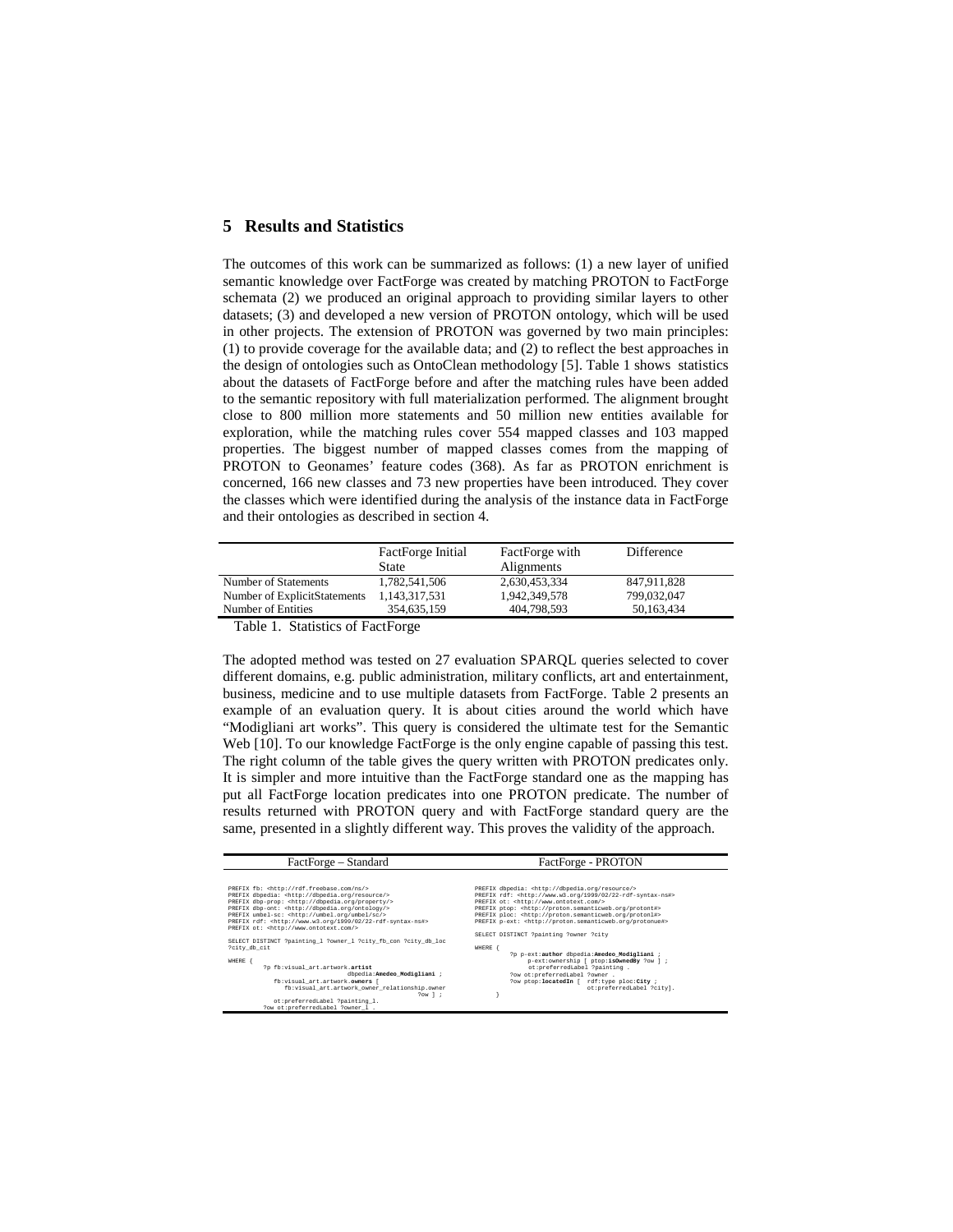| OPTIONAL { ?ow fb: location. location. containedby<br>ot:preferredLabel ?city_fb_con ] }                |
|---------------------------------------------------------------------------------------------------------|
| OPTIONAL { ?ow dbp-prop:location ?loc.<br>?loc rdf:tvpe umbel-sc:Citv ;                                 |
| ot:preferredLabel ?city db loc }<br>OPTIONAL { ?ow dbp-ont:city [ ot:preferredLabel<br>?city_db_cit ] } |

Table 2. Modigliani Test Query

In cases where several FactForge predicates are matched to a single PROTON predicate, like the location predicates mentioned earlier in the paper, the PROTON queries return more results than FactForge – Standard queries. Thus, the advantages of the approach to have a single access point to the Linked Open Data (LOD) cloud are twofold: they provide access by simpler queries and they provide leveraged query results.

## **5 Future work**

}

We envision in the future building a two level intermediary layer to access FactForge and then LOD cloud mapping PROTON to UMBEL (http://www.umbel.org/documentation.html) – "a lightweight subject concept reference structure for the Web" with about 20 000 subject concepts based on OpenCyc (http://www.cyc.com/opencyc/). We intend to cover more datasets from the LOD cloud, and to experiment with the balance between the data from the LOD and FactForge datasets and the ontological schemata describing them.

### **References**

- 1. Christian Bizer, Tom Heath, Tim Berners-Lee. Linked Data The Story so Far. In: Heath, T., Hepp, M. and Bizer, C. (eds.) Special Issue on Linked Data, International Journal on Semantic Web and Information Systems (IJSWIS), http://linkeddata.org/docs/ijswis-special-issue, (2009).
- 2. Caterina Caracciolo, Jérôme Euzenat, Laura Hollink, Ryutaro Ichise, Antoine Isaac, Véronique Malaisé, Christian Meilicke, Juan Pane, Pavel Shvaiko, Heiner Stuckenschmidt, Ondˇrej Šváb-Zamazal, and Vojtˇech Sváte, Results of the Ontology Alignment Evaluation Initiative 2008, (2008).
- 3. Mohamed El-Mekawy and Anders Östman. Semantic Mapping: an Ontology Engineering Method for Integrating Building Models in IFC and CITYGML. In Proceedings of the 3rd ISDE Digital Earth Summit 12-14 June, 2010, Nessebar, Bulgaria, (2010).
- 4. J. Euzenat, A. Ferrara, L. Hollink, A. Isaac, C. Joslyn, V. Malaisé, C. Meilicke, A. Nikolov, J. Pane, M. Sabou, F. Scharffe, P. Shvaiko, V. Spiliopoulos, H. Stuckenschmidt, O. Šváb-Zamazal, V. Svátek, C. Trojahn dos Santos, G. Vouros, S. Wang: Results of the Ontology Alignment Evaluation Initiative 2009. In Proceedings of the 4th Ontology Matching Workshop at ISWC, (2009).
- 5. Nicola Guarino and Christopher Welty. "Evaluating Ontological Decisions with OntoClean." Communications of the ACM, 45(2): 61-65 (2002).